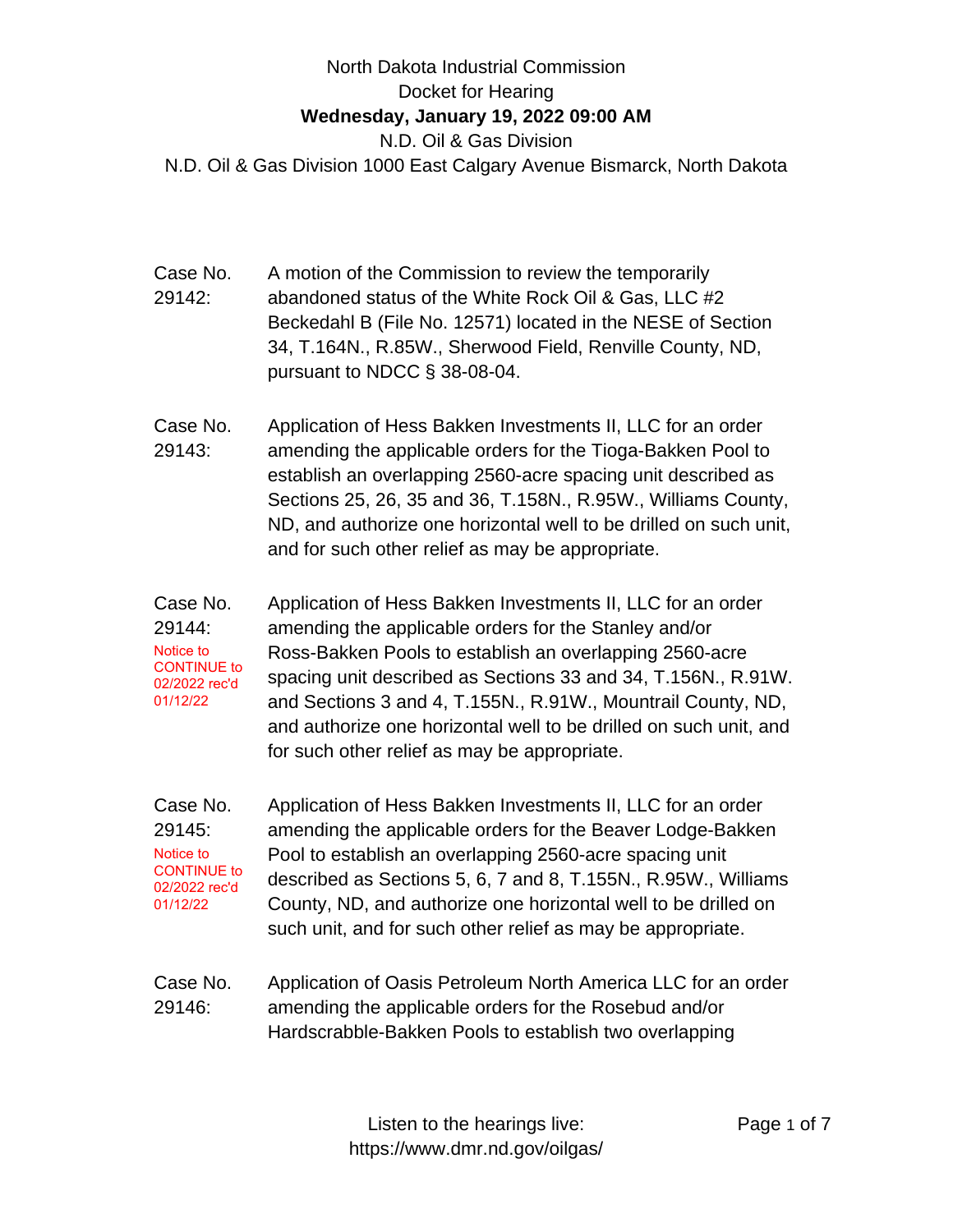3200-acre spacing units described as all of Sections 2 and 3, the E/2 of Section 4, T.153N., R.102W., and the E/2 of Section 33, and all of Sections 34 and 35, T.154N., R.102W.; and all of Sections 2, 3, 10, 11, and the E/2 of Sections 4 and 9, T.153N., R.102W., Williams County, ND, and authorize one horizontal well to be drilled on each such unit, and for such other relief as may be appropriate.

- Case No. 29147: Application of Oasis Petroleum North America LLC for an order amending the applicable orders for the Rosebud-Bakken Pool to establish a 1600-acre spacing unit described as all of Sections 2 and 3, and the E/2 of Section 4, T.153N., R.102W., Williams County, ND, and authorize six horizontal wells to be drilled on such unit, and for such other relief as may be appropriate.
- Case No. 29148: Application of Oasis Petroleum North America LLC for an order amending the applicable orders for the Rosebud and/or Trenton-Bakken Pools to establish a 2880-acre spacing unit described as all of Sections 10, 15 and 22, and the E/2 of Sections 9, 16 and 21, T.153N., R.102W., Williams and McKenzie Counties, ND, and authorize ten horizontal wells to be drilled on such unit, and for such other relief as may be appropriate.
- Case No. 29149: Application of Oasis Petroleum North America LLC for an order amending the applicable orders for the Rosebud, Hardscrabble and/or Trenton-Bakken Pools to establish a 3840-acre spacing unit described as all of Sections 10, 11, 14, 15, 22 and 23, T.153N., R.102W., Williams and McKenzie Counties, ND, and authorize one horizontal well to be drilled on such unit, and for such other relief as may be appropriate.
- Case No. 29150: Application of Oasis Petroleum North America LLC for an order amending the applicable orders for the Trenton-Bakken Pool to establish a 640-acre spacing unit described as the W/2 of Sections 16 and 21, T.153N., R.102W., Williams County, ND, and authorize three horizontal wells to be drilled on such unit,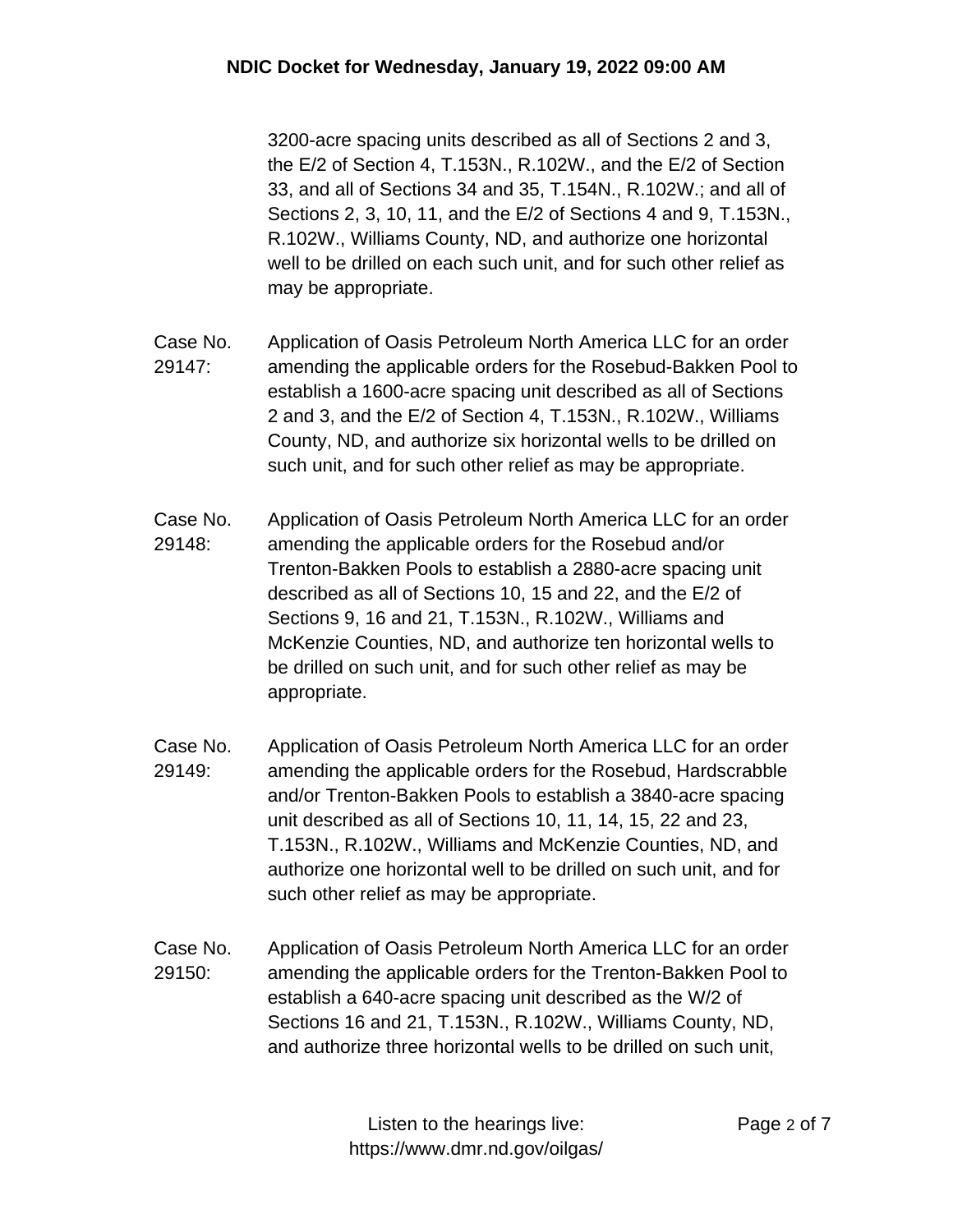and for such other relief as may be appropriate.

- Case No. 29151: Application of Oasis Petroleum North America LLC for an order amending the applicable orders for the Deep Water Creek Bay-Bakken Pool to establish a 1280-acre spacing unit described as Sections 18 and 19, T.150N., R.90W., McLean County, ND, and authorize eight horizontal wells to be drilled on such unit, and for such other relief as may be appropriate.
- Case No. 29152: Application of Kraken Operating, LLC for an order amending the applicable orders for the Oliver-Bakken Pool to establish a standup 1920-acre spacing unit described as Section 32, T.158N., R.98W. and Sections 5 and 8, T.157N., R.98W., Williams County, ND, and authorize two horizontal wells to be drilled on such unit, and granting such other relief as may be appropriate.
- Case No. 29098: (Continued) Application of Kraken Operating, LLC for an order amending the applicable orders for the Oliver-Bakken Pool to establish an overlapping 3840-acre spacing unit described as Sections 32 and 33, T.158N., R.98W. and Sections 4, 5, 8 and 9, T.157N., R.98W., Williams County, ND, and authorize one horizontal well to be drilled on such unit, and for such other relief as may be appropriate.
- Case No. 29045: (Continued) Application of Kraken Operating, LLC for an order amending the applicable orders for the Rainbow and/or Oliver-Bakken Pools to establish a standup 1920-acre spacing unit described as Sections 17, 20 and 29, T.158N., R.98W., Williams County, ND, and authorize two horizontal wells to be drilled on such unit, and granting such other relief as may be appropriate.
- Case No. 29046: (Continued) Application of Kraken Operating, LLC for an order amending the applicable orders for the Oliver-Bakken Pool to Notice to establish a standup 1920-acre spacing unit described as CONTINUE to 02/2022 rec'd 01/18/22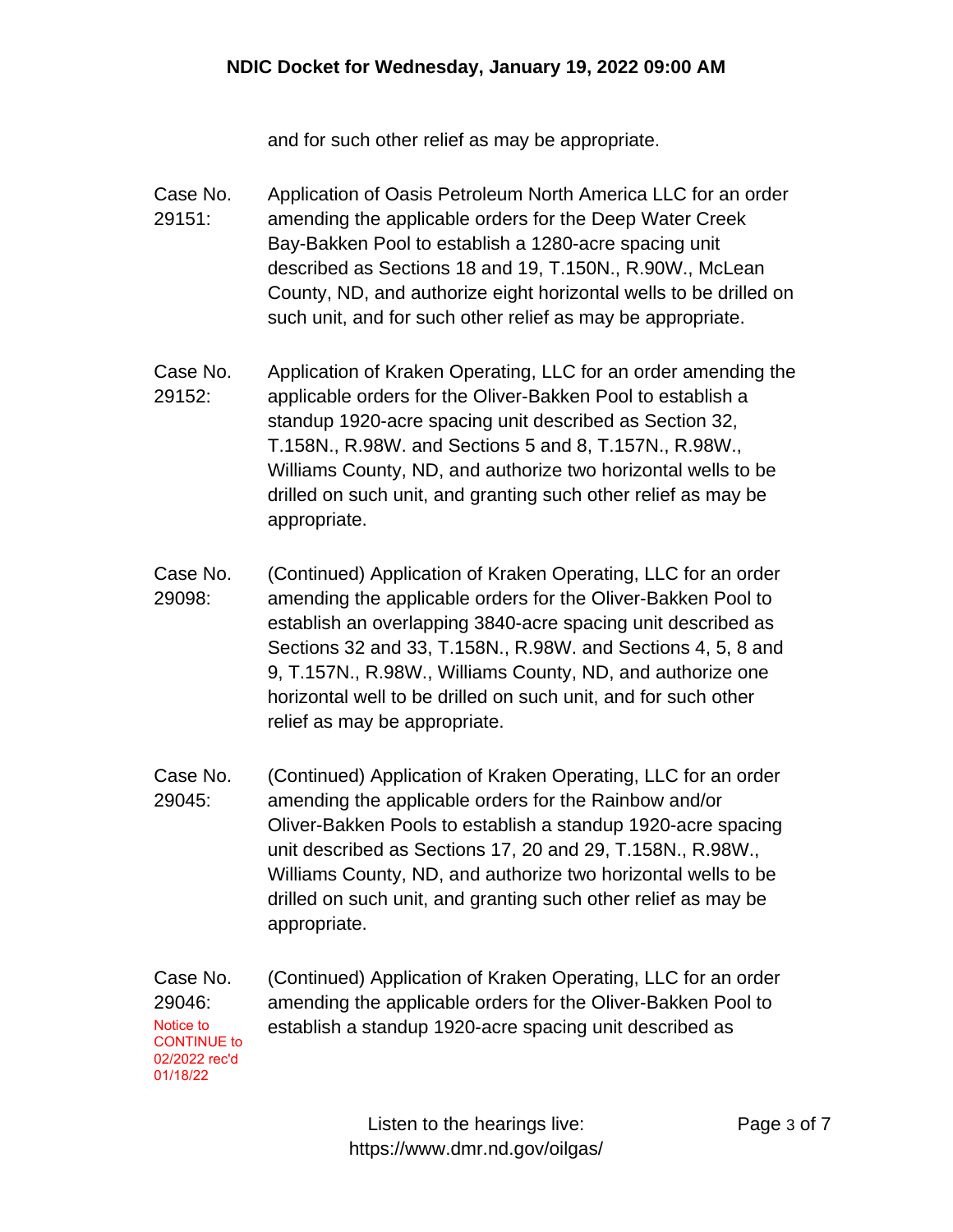Section 33, T.158N., R.98W. and Sections 4 and 9, T.157N., R.98W., Williams County, ND, and authorize two horizontal wells to be drilled on such unit, and granting such other relief as may be appropriate.

Case No. 29153: Application of WPX Energy Williston, LLC for an order amending the field rules for the Squaw Creek-Bakken Pool, McKenzie County, ND to create and establish an overlapping standup 640-acre spacing unit comprised of the E/2 of Sections 17 and 20, both in T.149N., R.94W., authorizing the drilling of up to two horizontal wells in said proposed overlapping 640-acre spacing unit and/or such other and further relief as appropriate.

- Case No. 29154: Application of Hess Bakken Investments II, LLC for an order pursuant to NDAC § 43-02-03-88.1 pooling all interests in a spacing unit described as Sections 25, 26, 35 and 36, T.158N., R.95W., Tioga-Bakken Pool, Williams County, ND, as provided by NDCC § 38-08-08, and such other relief as may be appropriate.
- Case No. 29155: Application of Hess Bakken Investments II, LLC for an order pursuant to NDAC § 43-02-03-88.1 pooling all interests in a spacing unit described as Sections 33 and 34, T.156N., R.91W. and Sections 3 and 4, T.155N., R.91W., Stanley and/or Ross-Bakken Pool, Mountrail County, ND, as provided by NDCC § 38-08-08, and such other relief as may be appropriate. Notice to CONTINUE to 02/2022 rec'd 01/13/22
- Case No. 29156: Application of Hess Bakken Investments II, LLC for an order pursuant to NDAC § 43-02-03-88.1 pooling all interests in a spacing unit described as Sections 5, 6, 7 and 8, T.155N., R.95W., Beaver Lodge-Bakken Pool, Williams County, ND, as provided by NDCC § 38-08-08, and such other relief as may be appropriate. Notice to CONTINUE to 02/2022 rec'd 01/13/22
- Case No. Application of Hess Bakken Investments II, LLC pursuant to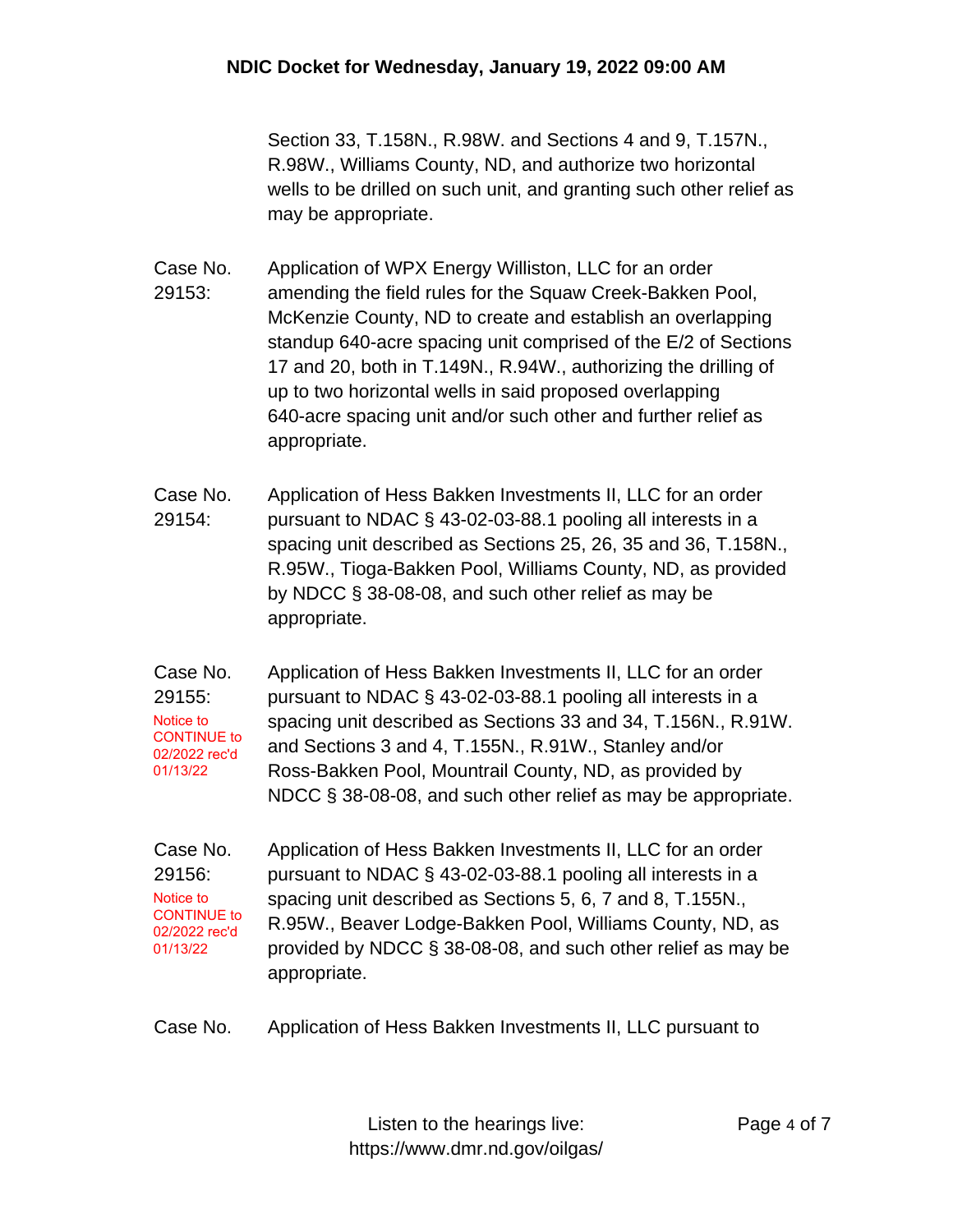- 29157: NDAC § 43-02-03-88.1 for an order allowing oil and gas produced from the BL-Ramberg-155-95-0504H-1 (File No. 16567), Sections 4 and 5, T.155N., R.95W., S. Ramberg 6-1H (File No. 16559), BL-S Ramberg-155-95- 0601H-2 (File No. 21855), BL-S Ramberg- 155-95-0601H-4 (File No. 36643), BL-S Ramberg- 155-95-0601H-5 (File No. 36642), BL-S Ramberg-155-95-0601H-6 (File No. 36641), Section 1, T.155N., R.96W. and Section 6, T.155N., R.95W., and BL-S Ramberg-LS-155-95-0601H-1 (File No. 36640), Sections 1 and 12, T.155N., R.96W. and Sections 6 and 7, T.155N., R.95W., Williams County, ND, wells to be commingled in a central production facility located in the NESE of Section 6, T.155N., R.95W., pursuant to NDAC § 43-02-03-48.1 or granting such other and further relief as may be appropriate.
- Case No. 29158: Application of Hess Bakken Investments II, LLC pursuant to NDAC § 43-02-03-88.1 for an order allowing oil and gas produced from the BL-S Ramberg- 155-95-0601H-4 (File No. 36643), BL-S Ramberg- 155-95-0601H-5 (File No. 36642), BL-S Ramberg- 155-95-0601H-6 (File No. 36641), Section 1, T.155N., R.96W. and Section 6, T.155N., R.95W., and BL-S Ramberg-LS- 155-95-0601H-1 (File No. 36640), Sections 1 and 12, T.155N., R.96W. and Sections 6 and 7, T.155N., R.95W., Williams County, ND, wells to be commingled in a central production facility located in the NESE of Section 6, T.155N., R.95W., pursuant to NDAC § 43-02-03-48.1 or granting such other and further relief as may be appropriate. Notice to DISMISS rec'd 02/28/22
- Case No. 29159: Application of Oasis Petroleum North America LLC for an order pursuant to NDAC § 43-02-03-88.1 pooling all interests in a spacing unit described as all of Sections 2 and 3, the E/2 of Section 4, T.153N., R.102W., and the E/2 of Section 33, and all of Sections 34 and 35, T.154N., R.102W., Rosebud-Bakken Pool, Williams County, ND, as provided by NDCC § 38-08-08, and such other relief as may be appropriate.
- Case No. Application of Oasis Petroleum North America LLC for an order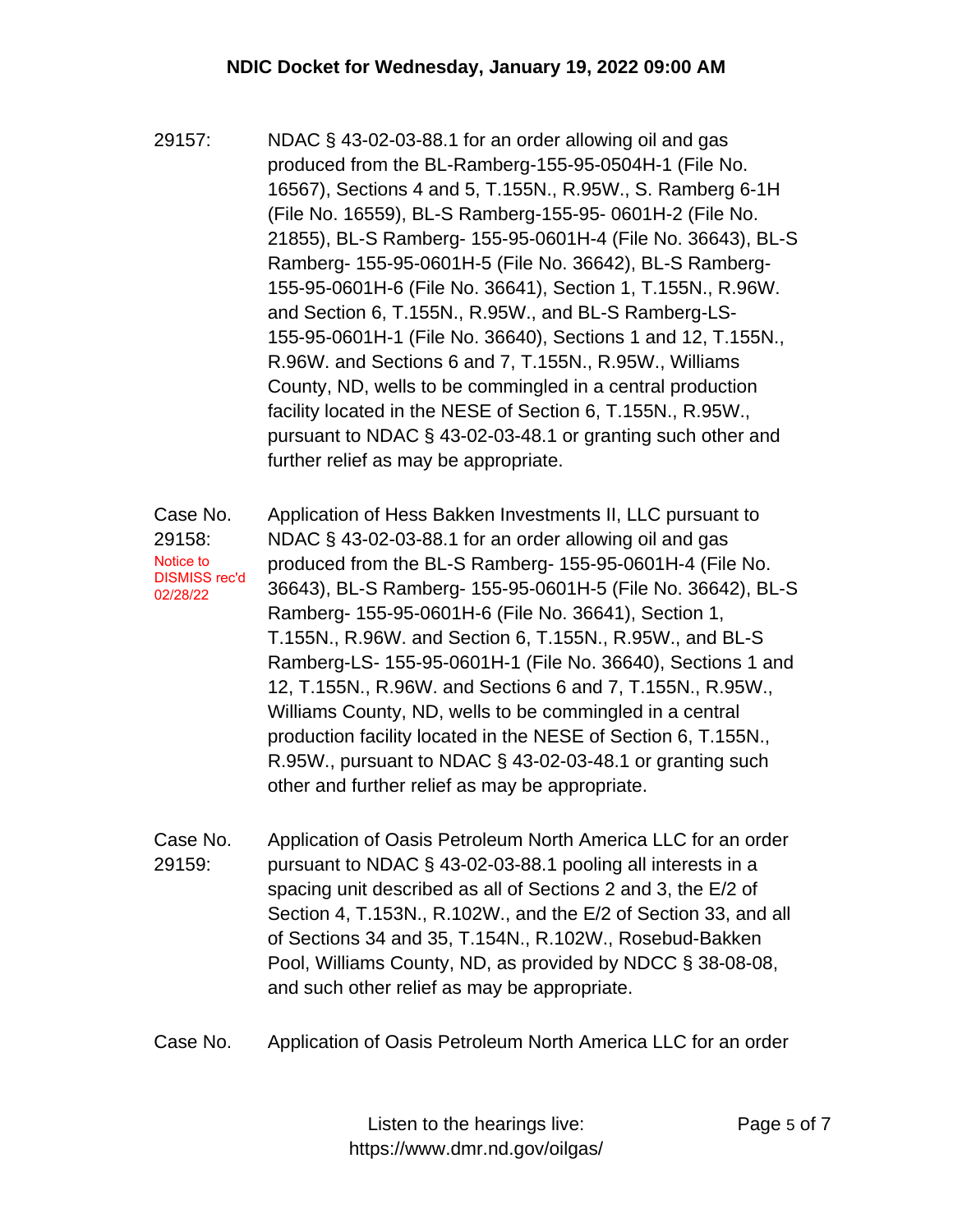- 29160: pursuant to NDAC § 43-02-03-88.1 pooling all interests in a spacing unit described as Sections 2, 3 and the E/2 of 4, T.153N., R.102W., Rosebud-Bakken Pool, Williams County, ND, as provided by NDCC § 38-08-08, and such other relief as may be appropriate.
- Case No. 29161: Application of Oasis Petroleum North America LLC for an order pursuant to NDAC § 43-02-03-88.1 pooling all interests in a spacing unit described as all of Sections 2, 3, 10, 11, and the E/2 of Sections 4 and 9, T.153N., R.102W., Rosebud and/or Hardscrabble-Bakken Pools, Williams County, ND, as provided by NDCC § 38-08-08, and such other relief as may be appropriate.
- Case No. 29162: Application of Oasis Petroleum North America LLC for an order pursuant to NDAC § 43-02-03-88.1 pooling all interests in a spacing unit described as all of Sections 10, 15 and 22, and the E/2 of Sections 9, 16 and 21, T.153N., R.102W., Rosebud and/or Trenton-Bakken Pools, Williams and McKenzie Counties, ND, as provided by NDCC § 38-08-08, and such other relief as may be appropriate.
- Case No. 29163: Application of Oasis Petroleum North America LLC for an order pursuant to NDAC § 43-02-03-88.1 pooling all interests in a spacing unit described as Sections 10, 11, 14, 15, 22 and 23, T.153N., R.102W., Rosebud, Hardscrabble and/or Trenton-Bakken Pools, Williams and McKenzie Counties, ND, as provided by NDCC § 38-08-08, and such other relief as may be appropriate.
- Case No. 29164: Application of Oasis Petroleum North America LLC for an order pursuant to NDAC § 43-02-03-88.1 pooling all interests in a spacing unit described as the W/2 of Sections 16 and 21, T.153N., R.102W., Trenton-Bakken Pool, Williams County, ND, as provided by NDCC § 38-08-08, and such other relief as may be appropriate.